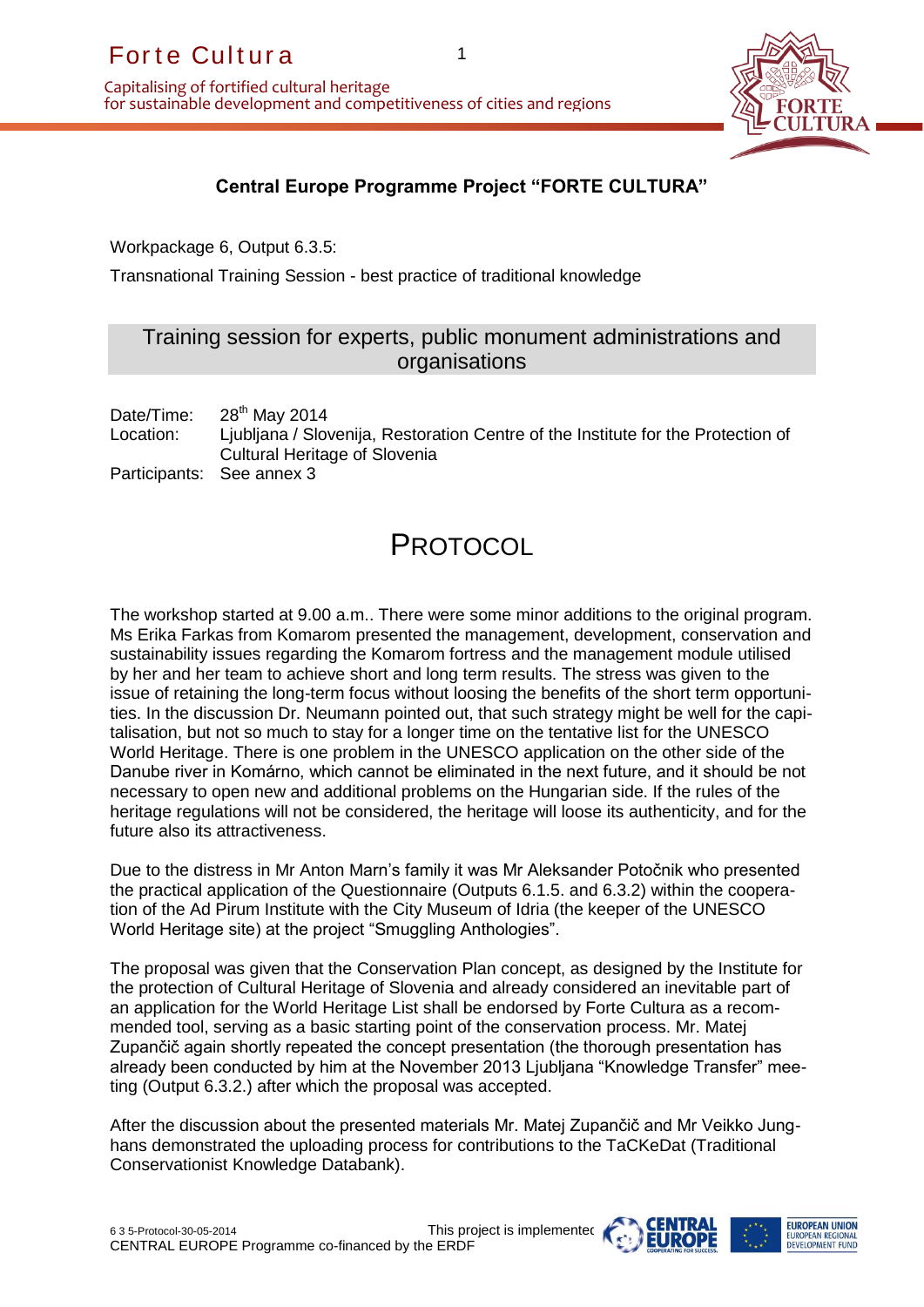Capitalising of fortified cultural heritage for sustainable development and competitiveness of cities and regions



Regarding the uploading process the following remarks and observations were made:

- Short summary in English language shall be the mandatory part of the contributing – uploading process.

2

- An indication of the language of the original material shall be made an integral part of the registration – uploading.
- There should be an allowance for quoting multiple authors
- If the contributor is a different person that the author the contributor shall also be quoted
- There should be an allowance for the uploading of multiple pdf-files.
- The quotation of the telephone number shall be made optional
- To increase security and to ensure the authenticity of the contributor the security code shall be mailed to the contributor rather than displayed.
- Users shall be subject to a registration before being able to access the databank.

The participants again endorsed the Output 6.3.3. proposal and the presented draft list of knowledge keepers.

For the Cultura and completions of control in the state of the state of the state of the state of the state of the state of the contribution of the language of the particle during up to the registration of the language of Dr. Neumann then explained the next steps how to get information for the databank TaCKeDat. The invitation- and mailing list of knowledge keepers is in work about of all such institutions and persons in CE, for which TaCKeDat might be useful, interesting and important. A letter shall be elaborated by RESCEN in cooperation with ECCOFORT, which shall present and explain the databank and show the benefits by using this databank. This letter shall be sent in the next weeks, latest till end of July, to all knowledge keepers. The Slovenian project partner will prepare also for the network meeting in Verona a one page »handout« requesting information by all project partners and guests for getting related TaCKeDat information and related adresses of knowledge keepers.

The participants then continued with the exchange of experiences, knowledge and information on a different level, organised in numerous smaller working groups.

After the lunch break and thanks to a good weather the participants moved to the Ljubljana (former fortified) castle. After the tour of the building conducted by Mr. Aleksander Potočnik, during which historical development of the fortification, as well as different stages of reconstruction were pointed out, there followed a discussion about the seen examples. By far the most attention was given to the palacio tract reconstructed in the seventies by architect Edvard Ravnikar the junior. The opinions varied starkly, ranging from admiration of the design voiced by Mr. Meneghelli, to scorns for the disregard of the original historic fabric.

The workshop was concluded at 15.00 p.m.

……………………..

Matej Zupančič WP- Manager WP 6 29<sup>th</sup> May, 2014